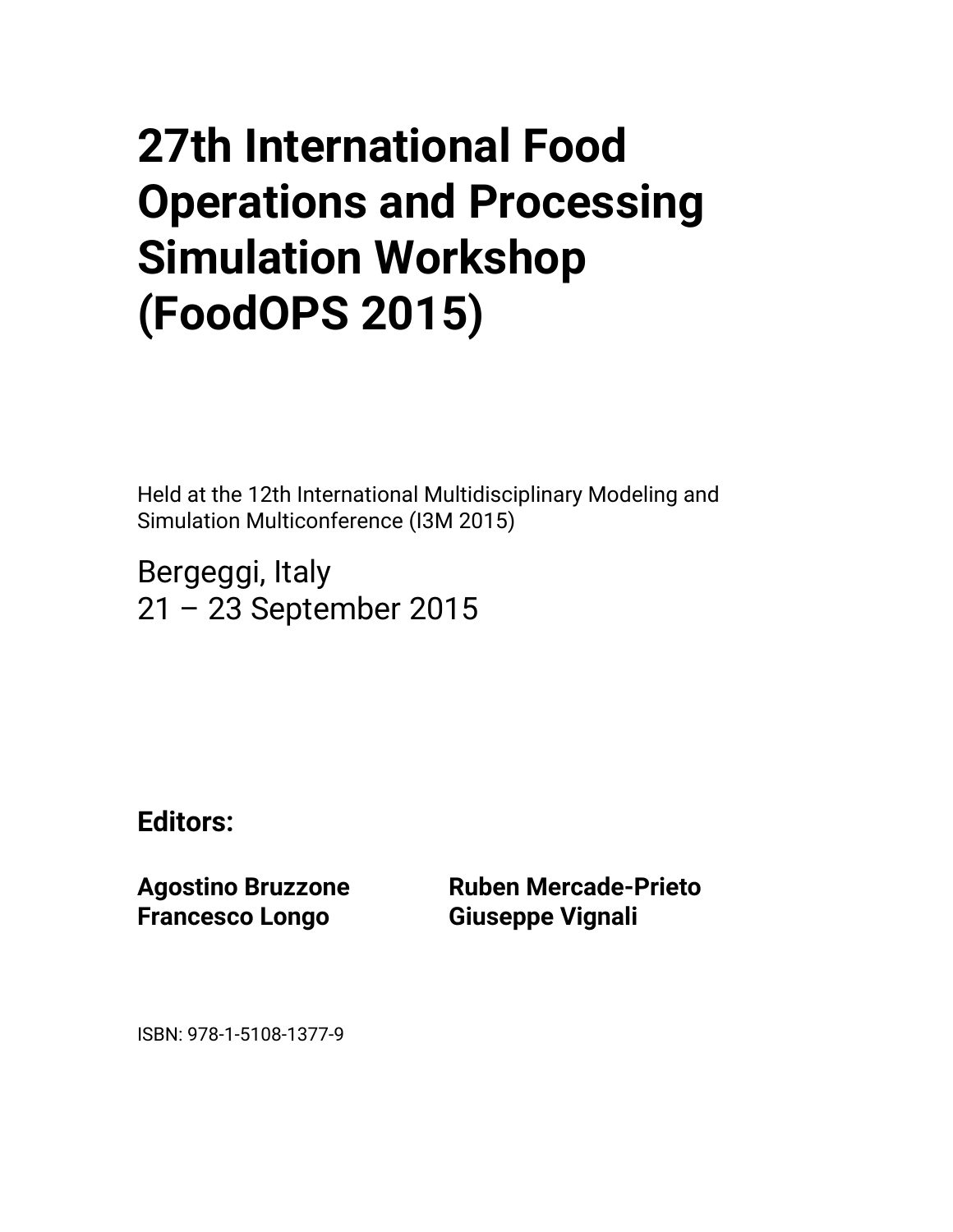**Printed from e-media with permission by:** 

Curran Associates, Inc. 57 Morehouse Lane Red Hook, NY 12571



**Some format issues inherent in the e-media version may also appear in this print version.** 

Copyright© (2015) by CAL-TEK S.r.l. All rights reserved.

Printed by Curran Associates, Inc. (2015)

For permission requests, please contact CAL-TEK S.r.l. at the address below.

CAL-TEK S.r.l. Via Umberto Nobile 80 87036 Rende (CS) Italy

Phone: +39 333 7042 612 Fax: +39 0984 937849

info@cal-tek.eu

## **Additional copies of this publication are available from:**

Curran Associates, Inc. 57 Morehouse Lane Red Hook, NY 12571 USA Phone: 845-758-0400 Fax: 845-758-2634 Email: curran@proceedings.com Web: www.proceedings.com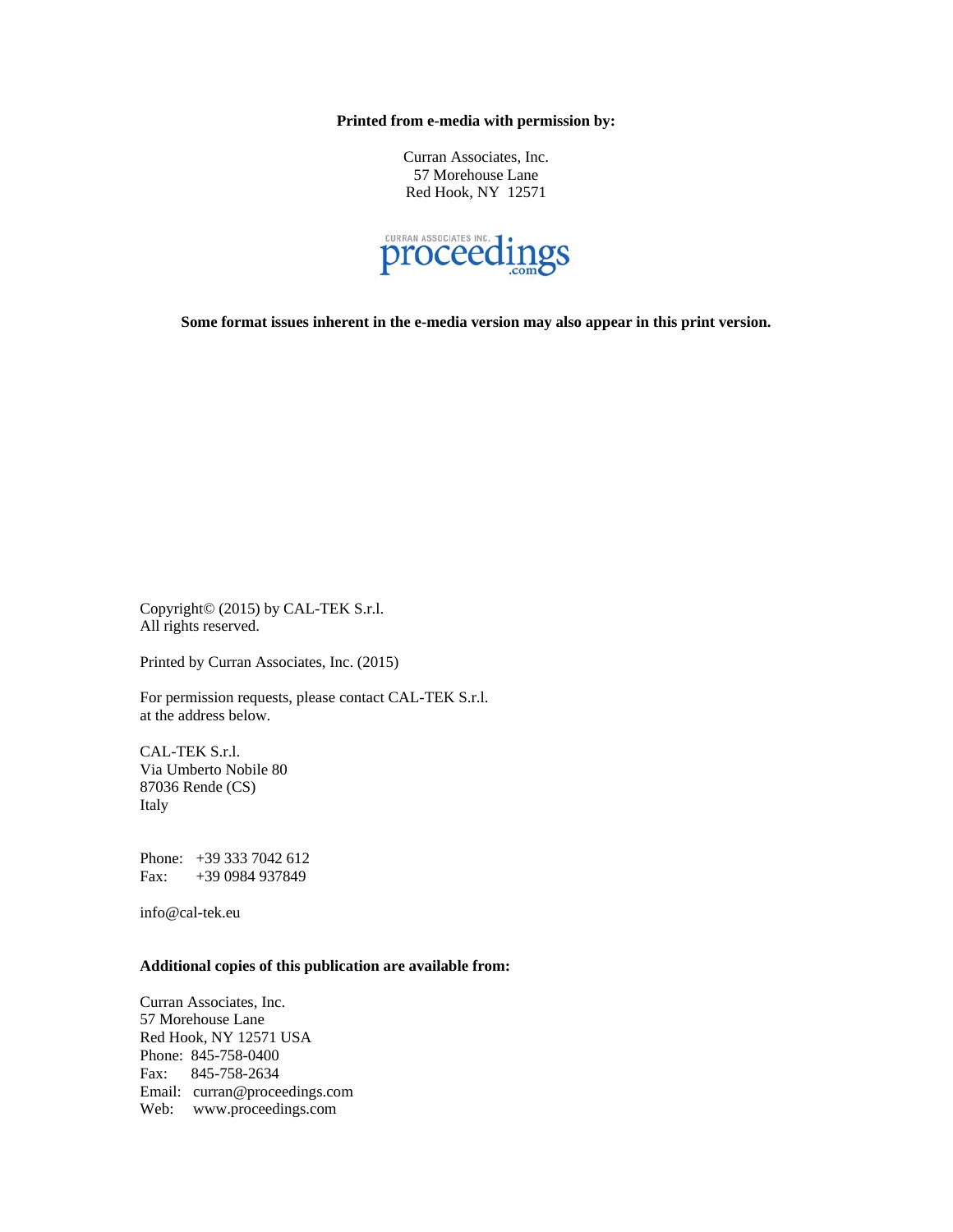## *Index*

| CFD analysis of coffee packaging in capsules using gas flushing modified<br>atmosphere packaging<br>Simone Spanu, Giuseppe Vignali                                                                                     | $\mathbf{1}$ |
|------------------------------------------------------------------------------------------------------------------------------------------------------------------------------------------------------------------------|--------------|
| Dynamic freight flow modelling for risk evaluation in food supply<br>Andreas Balster, Hanno Friedrich                                                                                                                  | 9            |
| Finite element analysis investigation of response of pumpkin tissue under<br>uniaxial loading<br>Maryam Shirmohammadi, Prasad KDV Yarlagadda                                                                           | 11           |
| Breakage matrix comparison of granulated food products for prediction of<br>attrition during lean-phase pneumatic conveying<br>B.A. Kotzur, M.S.A. Bradley, R.J. Berry, R.J. Farnish                                   | 19           |
| Optimization of transportation decisions under exclusionary side constraints<br>in food supply chain<br>Marcin Anholcer, Arkadiusz Kawa                                                                                | 28           |
| Effect of foaming agent, foam stabilizer and whipping time on drying process<br>of tomato paste under different drying equipment<br>Adesoji Mathew Olaniyan, John Adeyemi Adeoti, Musiliu Olusola Sunmonu              | 34           |
| Life cycle assessment of a new feed production obtained by wasted flour food<br>collected from the distribution and retail phases.<br>David Mosna, Giuseppe Vignali                                                    | 43           |
| Development of a small scale machine for roasting shea kernel prior to shea<br>butter extraction<br>A.M. Olaniyan, A.O. Yusuf, O.F. Osadipe                                                                            | 52           |
| Analysis, simulation and optimization of the milking process in a cowshed for<br>the production of Parmigiano Reggiano<br>Mattia Armenzoni, Eleonora Bottani, Roberto Montanari, Marta Rinaldi, Sergio<br>Amedeo Gallo | 58           |
| Operating strategies to minimise the methanol content in distillates obtained<br>in alembics<br>R. Luna, J.R. Pérez-Correa, F. López, M. Fernández-Fernández                                                           | 65           |
| Study and optimisation of a CO2 sparger for carbonated beverages and beer<br>by means of CFD modelling<br>Massimiliano Rinaldi, Matteo Cordioli, Davide Barbanti, Marco Dall'Aglio                                     | 74           |
| Analysis of the energetic and exergetic efficiency of the electrohydrodynamic<br>drying process<br>M. Havet, E. Bardy, S. Manaï, M. Hamdi, O. Rouaud                                                                   | 77           |
| Optimization of hydration process of date palm fruits from experimental and<br>numerical approaches<br>A. Lakoud, S. Curet, M. Hassouna                                                                                | 82           |
| Poroviscoelastic modeling of protein hydrogels<br>Ruben Mercadé-Prieto, Joaquim Lopez, Xiao Dong Chen                                                                                                                  | 86           |